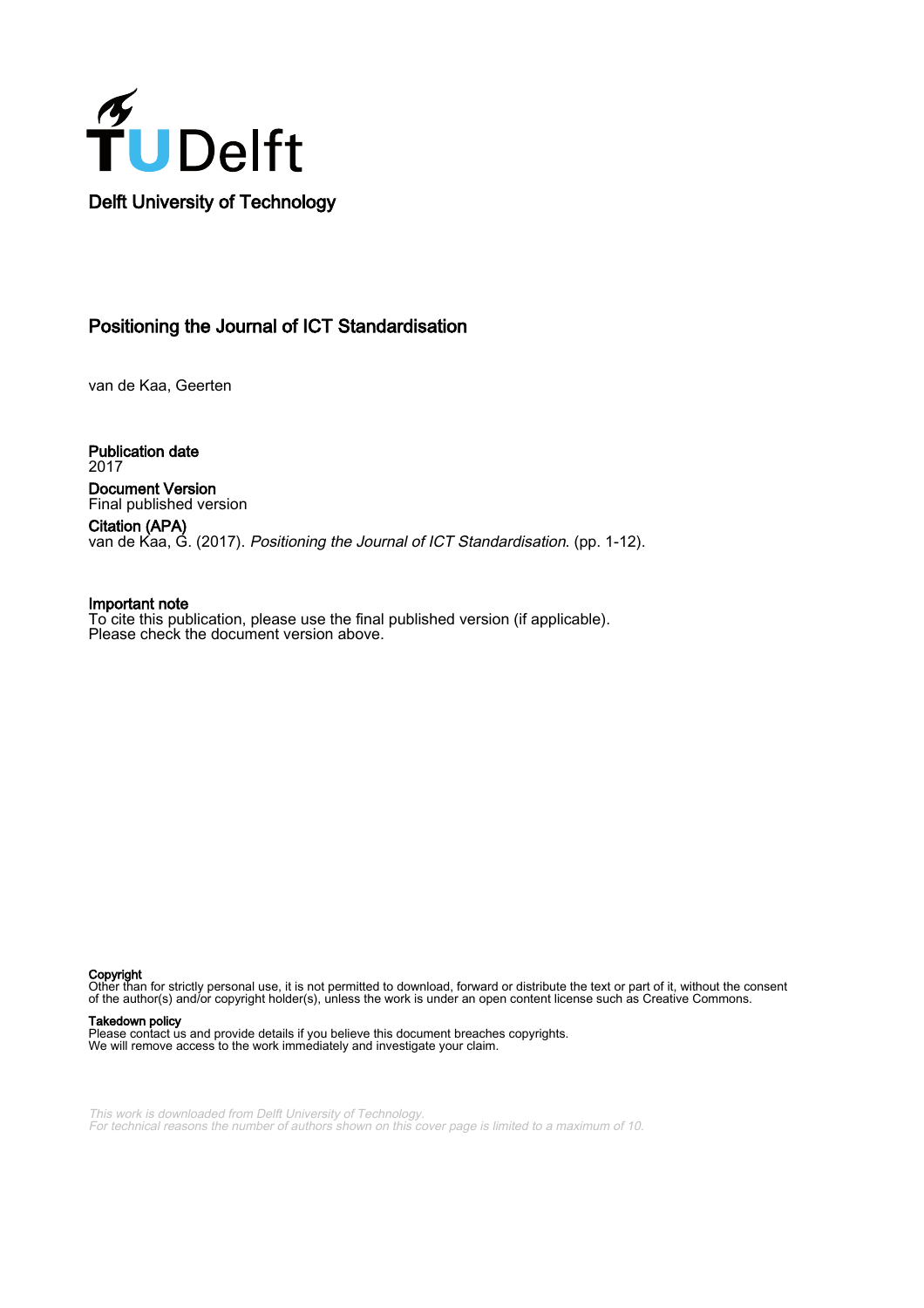# Positioning the Journal of ICT Standardisation

## Geerten van de Kaa; Henk de Vries

#### **Abstract**

Next to the *Journal of ICT Standardisation* (JIS), three other scientific journals exist that address ICT standardisation. In previous papers we have analysed two of these, *International Journal of IT Standards and Standardization Research* and *Computer Standards and Interfaces*, in the form of a citation analysis. In this analysis the main issue was to analyze to which extent the journals have a technical or a non-technical focus. This paper adds the analysis of the third journal: *IEEE Communications Magazine*. JIS itself is too young to already do such an analysis for. However, building on the analysis of the three other journals we discuss the current and possible future positioning of the JIS. We conclude that JIS can position itself as the journal that provides practitioners with comprehensive insights of ICT standardization based on sound academic research.

*Keywords: Communications, technical journal, citation analysis.*

#### **1. INTRODUCTION**

In 2013 the landscape of scientific journals on standardization was enriched with the Journal of ICT Standardisation. The journal 'aims to publish standardized as well as related work making "standards" accessible to a wide public - from practitioners to new comers,' and 'aims at publishing in-depth as well as overview work including papers discussing the standardization process and those helping new comers to understand how standards work'. Its scope is to 'bring up-to-date information regarding standardisation in the field of Information and Communication Technology (ICT) covering all protocol layers and technologies in the field.' Aim and scope show overlap with the journals *Computer, Standards & Interfaces* (hereafter abbreviated to CSI), the *International Journal of IT Standards & Standardization Research* (IJITSSR), and the Standardization Supplement of *IEEE Communications Magazine* (hereafter IEEE CM).

De Vries (1999) refers to Kuhn (1962) in describing how the field of standardisation has developed. Kuhn's fourth phase of the development of a discipline, the cluster period, includes the emergence of scientific journals. CSI was the first one, in 1986. In 2003, the first issue of IJITSSR was released. In 2016, its scope was broadened to all technical and business fields without a focus on IT anymore and the name was changed into *International Journal of Standardisation Research* (IJSR).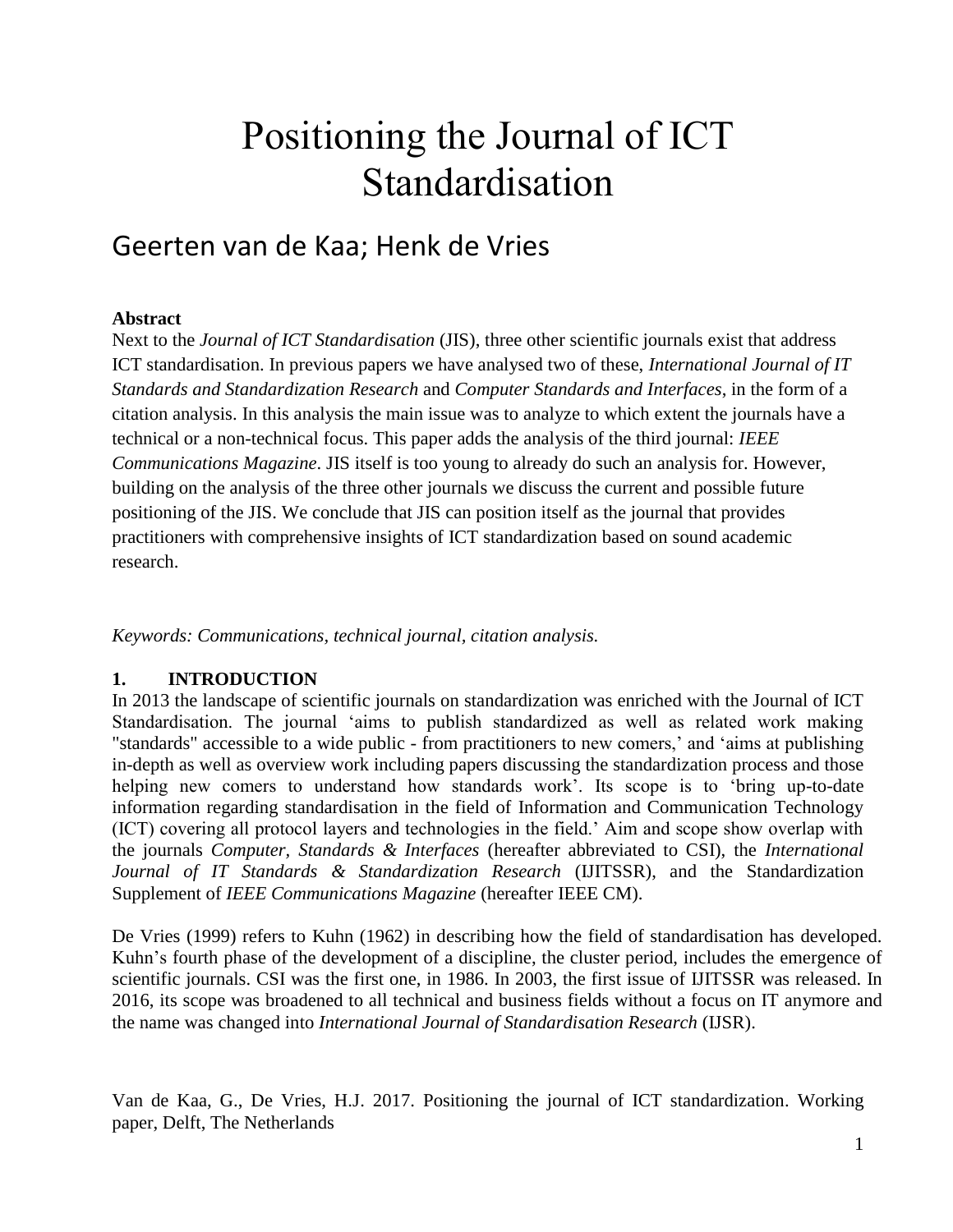This paper aims to discuss this new journal in relation to the three other journals. In two previous papers we have analysed CSI (van de Kaa & de Vries, 2015) and IJITSSR (van de Kaa, Blind & de Vries, 2013) by studying citations in these journals and references to these journals. In this paper we will first summarize the findings of those studies. Then we do a similar analysis for the third journal, IEEE CM. JIS itself is too young to already do such an analysis. However, building on the analysis of the three other journal we end this paper with a discussion of the current and possible future positioning of the JIS.

#### **2. COMPUTER STANDARDS & INTERFACES**

CSI states at its home page that the journal: 'provides information about activities and progress on the definition of computer standards, software quality, interfaces and methods, at national, European and international levels; publishes critical comments on standards and standards activities; disseminates user's experiences and case studies in the application and exploitation of established or emerging standards, interfaces and methods; offers a forum for discussion on actual projects, standards, interfaces and methods by recognised experts; stimulates relevant research by providing a specialised refereed medium'. This description suggests a technical focus. Our previous analysis of CSI adresses the question if CSI has indeed such a technical focus or a more non-technical one. We investigated this by means of a citation analysis: to which journals do papers in CSI refer and which journals have references to articles in CSI. We found that the majority of the publications in the journal are indeed of a technical nature. Furthermore, the papers that are cited in CSI are also mostly of a technical nature. In fact, the top ten technical primary disciplines of research papers cited in CSI articles include the categories '*Computer Science, Hardware & Architecture', 'Computer Science, Information Systems', and 'Engineering, Electrical & Electronic'* (Van de Kaa and De Vries 2015). Articles published in CSI constantly cite research from various technical disciplines, but there are also a limited number of references to non-technical literature. Mostly technical journals cite CSI papers, with a few exceptions of non-technical journals. We conclude that CSI stays within its scope of computer standards and interfaces interpreted in a technical sense. Also*,* the top three journals that cite CSI articles (in 2011, 2012, and 2013) are 'Computer Standards & Interfaces', 'Expert Systems with Applications', and 'IEEE Transactions on Instrumentation and Measurement'. Thus, it appears that both CSI is mostly welcoming technically oriented contributions and that these papers are cited in other technical journals.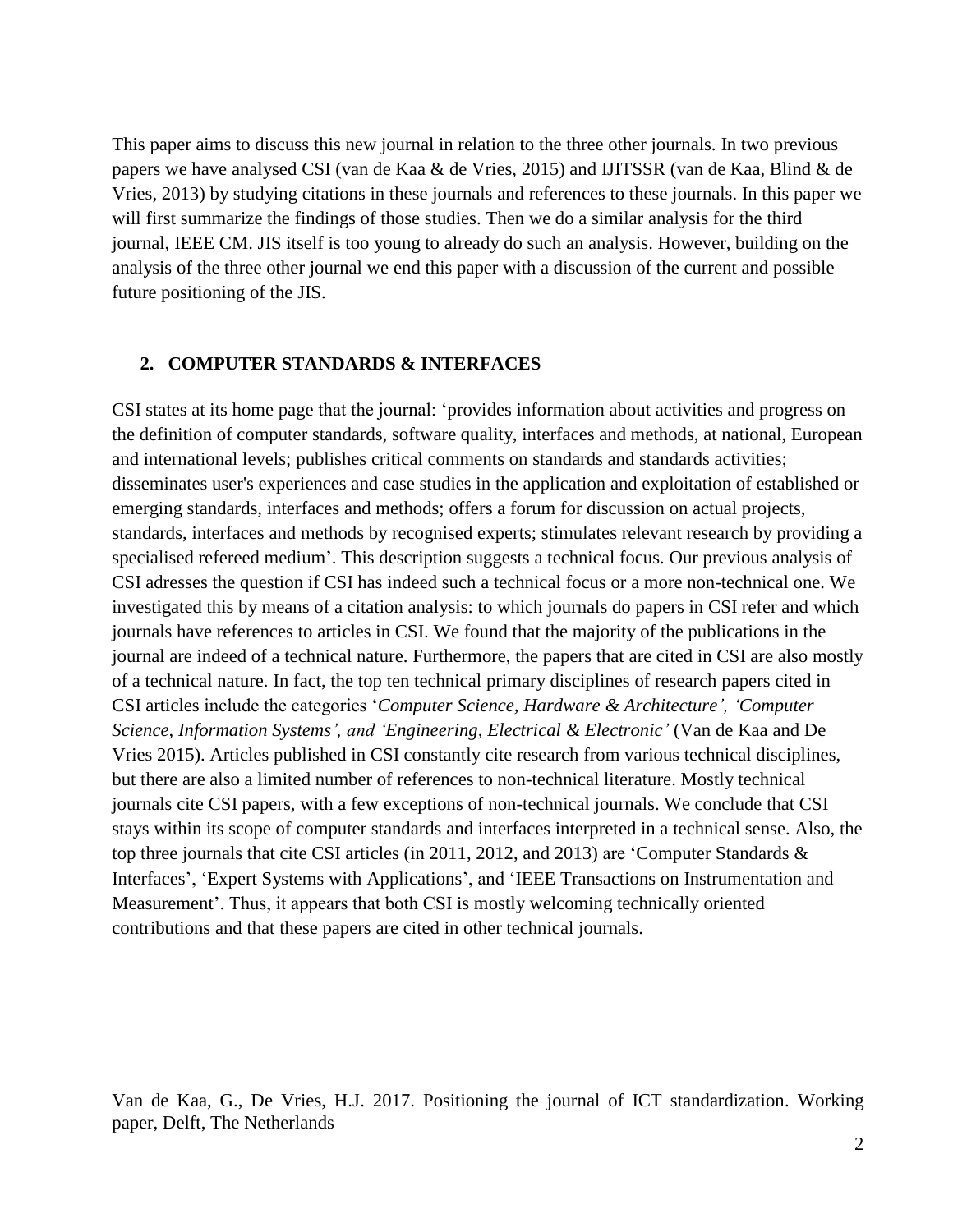#### **3. INTERNATIONAL JOURNAL OF ICT STANDARDS & STANDARDIZATION RESEARCH AND INTERNATIONAL JOURNAL OF STANDARDIZATION RESEARCH.**

During the years of its existence, 2003-2016, IJITSSR intended to be 'a platform for presenting, and discussing, the broad variety of aspects that make up IT standards research. This includes, but is certainly not limited to, contributions from the disciplines of computer science, information systems, management, business, social sciences (especially science and technology studies), economics, engineering, political science, public policy, sociology, communication, and human factors/usability. In particular, the journal wants to both support and promote multi-disciplinary research on IT standards; 'IT' should be understood in a very broad sense'. Again we did a citation analysis. We found that although the scientific impact of JITSR is comparatively low, it is recognized in different disciplines. The top three journals cited in JITSR publications in 2008, 2009, and 2010 are in fact from particular disciplines: economics, business and management. However, disciplines that cite papers in JITSR include management, computer science/information systems, and information science & library science. Still, one can conclude that JITSR publications are sometimes IT-specific but more often more general and relating to business management and economics. So the main focus is non-technical and this is really the journal's policy – purely technical submissions get a desk-reject.

The recent decision to drop the IT focus and change the journal title into *International Journal of Standardization Research* lead to a reformulation of the journal's mission: 'to publish research findings that will advance knowledge relating to standards and standardization for diverse settings and applications. IJSR aims to be an authoritative reference source and a prime outlet for scholarly information within the standardization research community. By focusing on emerging research and trends in this field, IJSR targets researchers, scholars, policy-makers, managers, and practitioners from both businesses and standards organizations and decision makers.' Because of the nontechnical focus of its predecessor the change in scope is actually not that big because the contribution already were more on standardisation as such than on IT standardisation but now also empirical data from outside the ICT field are welcomed as well.

#### **4. IEEE COMMUNICATIONS MAGAZINE**

#### 4.1 Introduction

IEEE CM is an international journal that provides a platform for publishing research work in the areas of light-wave telecommunications, high-speed data communications, personal communications systems (PCS) and ISDN. The magazine is published by the *IEEE Communications Society* and includes special features, technical articles, book reviews, conferences, short courses, standards, governmental regulations and legislation, new products, and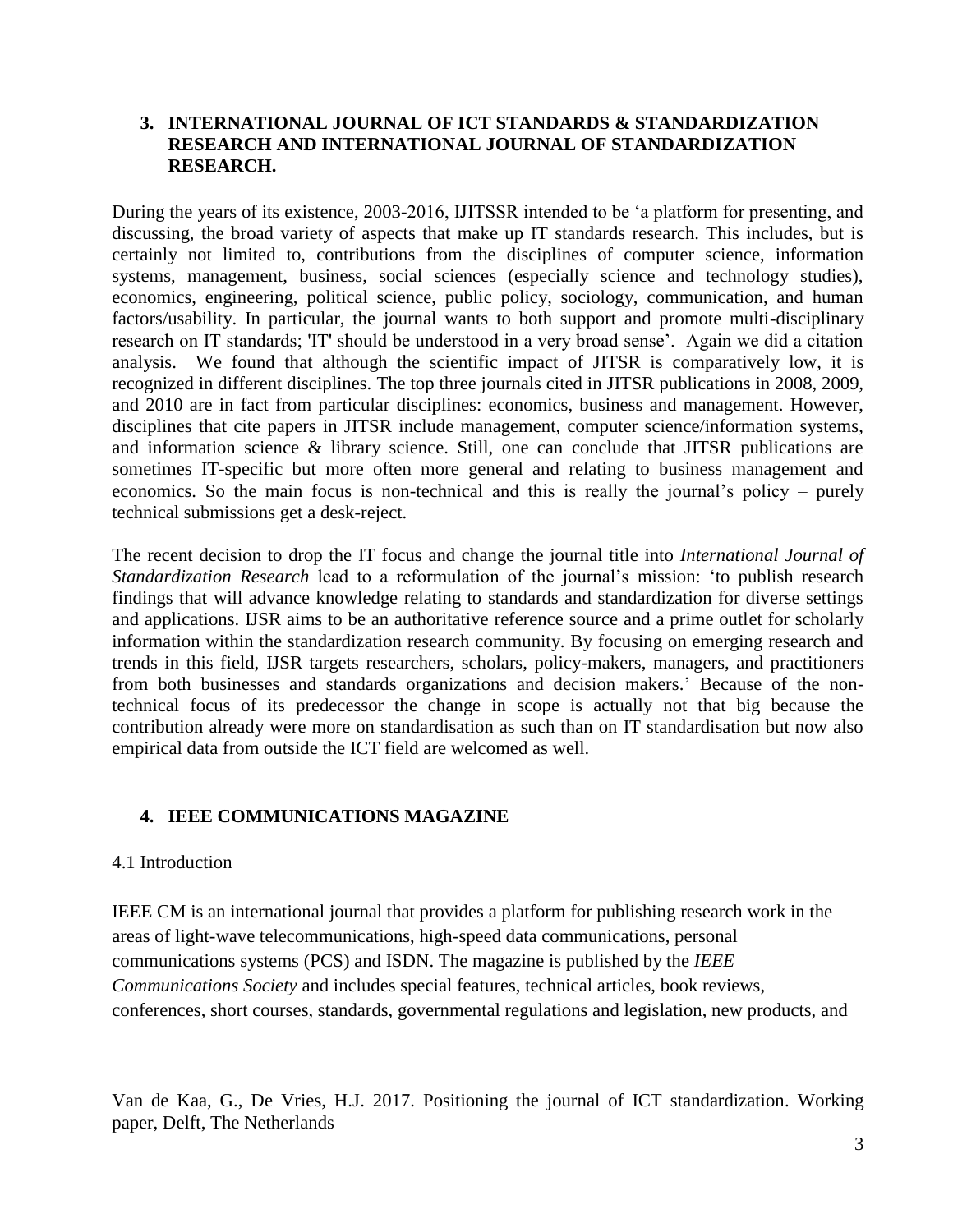Society news. This paper presents a citation analysis of IEEE CM for the years 2011-2013. The scope of the journal is:

*"The IEEE Communications Society promotes the advancement of science, technology and applications in communications and related disciplines. It fosters presentation and exchange of information among its members and the technical community throughout the world. The Society maintains the highest standard of professionalism and technical competency." (IEEE Communications Magazine, 2014<sup>1</sup> ).*

Thus, IEEE CM. aims to publish papers that are primarily related to (tele)communications and its related fields. Telecommunication systems are designed, produced, installed and used – all human activities – so telecommunications might be studied by social sciences as well such as design sciences, business science, psychology and ergonomics. Moreover, the systems are intended to be beneficial for stakeholders, which might be studied by business scientists or economists. Furthermore, legal issues apply – something for researchers in the field of law. The role of governments might be studied by political scientists or researchers in the area of policy studies. Therefore, articles in IEEE CM cite journals in such social sciences. These journals are outside the field of communications but still relevant for the discipline. Similarly, we expect many articles which are outside the scope of communications to cite papers from IEEE CM. Thus, our objective is to analyse to which extent IEEE CM extends the technical and non-technical fields.

We perform a citation analysis of IEEE CM for the years 2011-2013 and focus on determining the number and type of journals that the articles in IEEE CM refer to and vice versa. This includes the journal's primary field, the articles' date of publication and the name of the journals. Next, a keyword analysis is done. Keywords used in the articles were divided based on the two categories in Web of Science – Science and Social Science. Once this was completed, we analysed the keywords under the Science category further to see how much the keywords matched with the mission statement of the journal. Analysing the keywords is one way of knowing what the research is about, hence it is a valuable and suitable indicator to find out the different types of articles that are published in IEEE CM. We start with describing our methodology and then we present our results. We conclude with a discussion of the results and the limitations of the analysis.

## **4.2 Methodology**

 $\overline{a}$ 

The electronic database that was used for the citation analysis is ISI Web of Science that is available on the Internet by Thomas Reuters. Web of Science provides a citation analysis and search service addressing thousands of academic and scientific journals in a huge variety of research fields. The

1 *http://www.comsoc.org/about/VisionandMission.*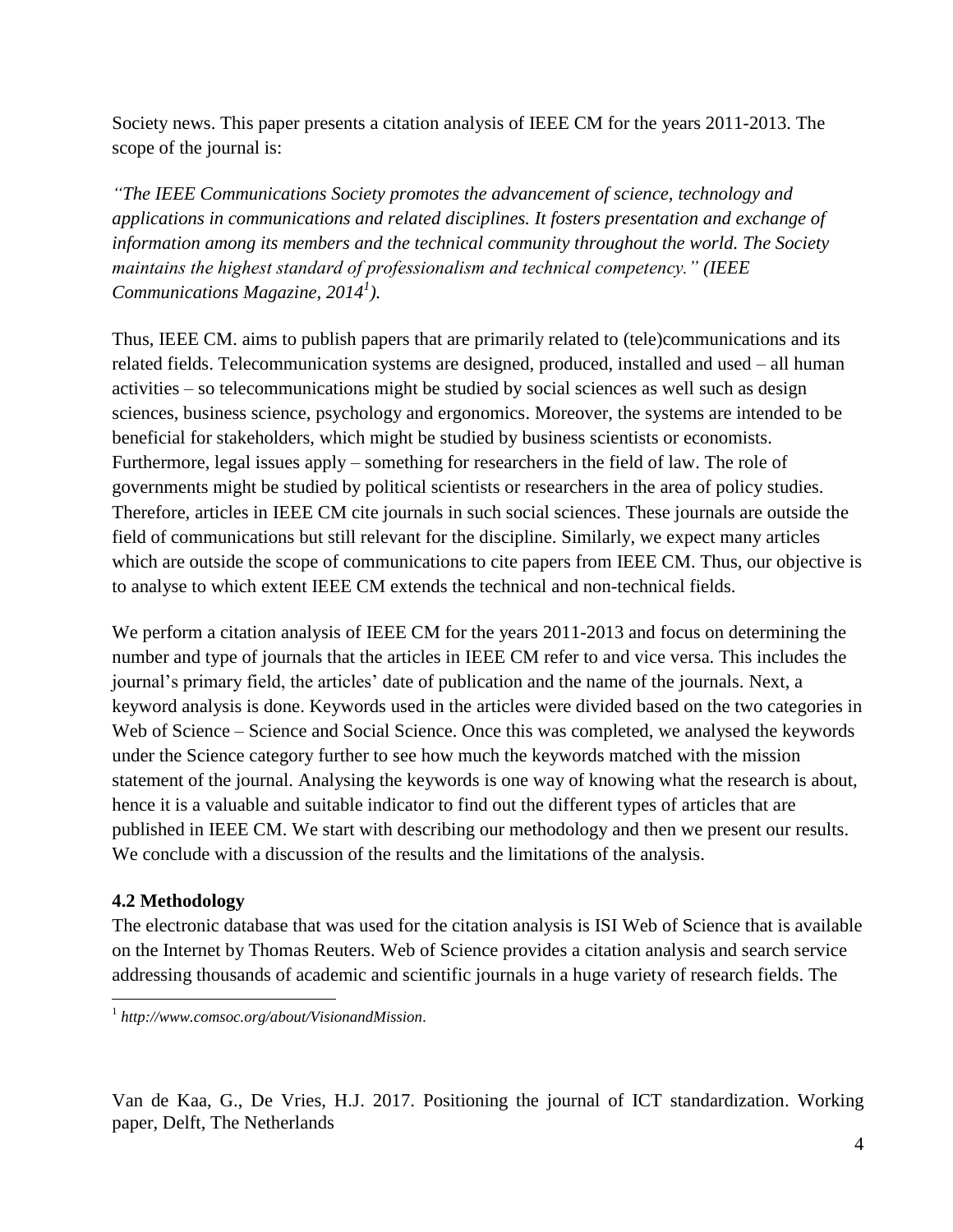two main databases that will be dealt with in this analysis are Science and Social Science. Both databases have indexed journals dating back to 1900 and have information of bibliographic information and citations data.

We used Web of Science to collect the 667 papers published in IEEE CM from the year 2011 to 2013 to determine the number of citations in and references to each paper (see table 1). The year of publication citation, source, and the primary discipline of references and citations in IEEE CM were recorded in a database. Not all the articles referenced in IEEE CM were indexed in Web of Science. Books, book chapters, and conference proceedings were excluded from this analysis.

| <b>IEEE CM</b>                                | 2011  | 2012 | 2013 | () verall |
|-----------------------------------------------|-------|------|------|-----------|
| Total Listed References in IEEE CM            | 2487  | 1415 | 2002 | 5904      |
| <b>Total Web of Science Listed References</b> | 529   | 622  | 374  | 1525      |
| <b>Total Citations of IEEE CM</b>             | 1052. | -309 | 12   | 1373      |
| Total Web of Science Indexed Citations        | 671   | 225  |      | 908       |

#### **Table 1: Number of References and citations in IEEE CM. Articles - Non-indexed and Indexed in Web of Science**

Using Web of Science, the discipline of each reference and citation was determined and added to the database. If there was more than one discipline to which the journal of the article belonged to, then only the primary discipline was included for the analysis. Thus at the end of this step, we had a database of articles with their primary discipline cited in IEEE CM and cited by IEEE CM which are indexed in Web of Science. From these data, we constrained our analysis only to the primary discipline and the source of the references and the citations. The discipline and the source are sufficient to track the extent to which the journal extends the technical fields and beyond.

Next, the keywords mentioned in each of the articles were collected and categorized in two levels. The first categorization was done by mapping each keyword to the Science or Social Science category of Web of Science. This was done by skimming through the abstract of each paper and determining to which category the article contributes to. The second level categorization involved splitting the Science Category keywords into sub-disciplines, which we defined from the journal's mission statement.

#### **4.3 Results Part 1: Articles cited by IEEE CM**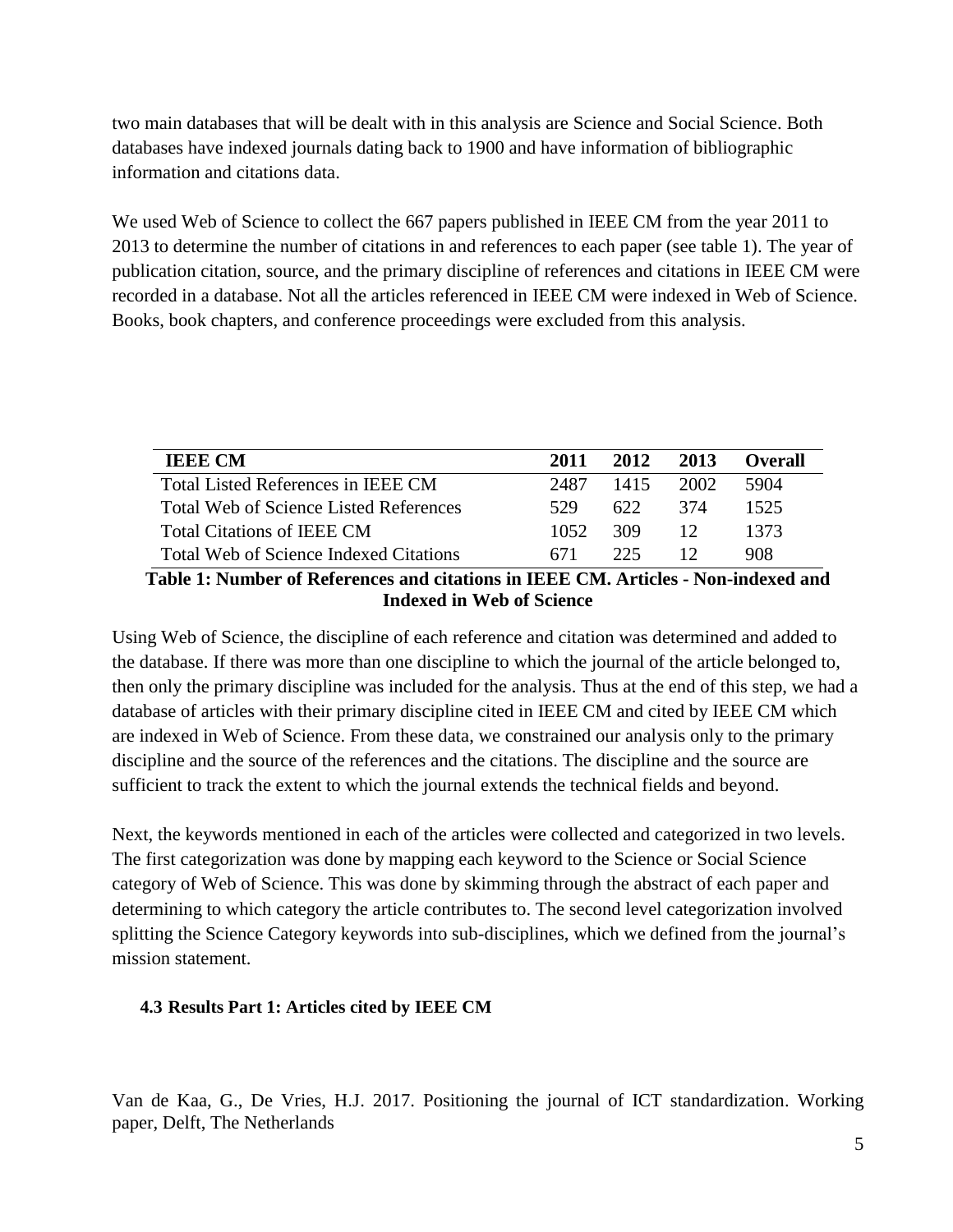#### **4.3.1 Primary Field**

Once the database was created, we ordered the database based on the number of articles indexed in a discipline, from highest to lowest. Table 2 shows a list of 10 most cited primary disciplines by the IEEE CM articles. Out of the 1525 references, 1298 references (85%) are from the first four most cited disciplines; (1) Engineering, Electric & Electronic, (2) Computer Science Information Systems, (3) Computer Science Hardware & Architecture, and (4) Automation & Control Systems.

| <b>Primary Discipline</b>               | # Articles     | <b>Median</b> | <b>Aggregate</b> | <b>Aggregate</b> | <b>Cited</b> | <b>Citing</b> |
|-----------------------------------------|----------------|---------------|------------------|------------------|--------------|---------------|
|                                         | cited in       | <b>Impact</b> | <b>Impact</b>    | <b>Immediacy</b> | Half         | <b>Half</b>   |
|                                         | <b>IEEE CM</b> | <b>Factor</b> | <b>Factor</b>    | <b>Index</b>     | Life         | Life          |
| Engineering, Electric & Electronic      | 794            | 1.104         | 1.631            | 0.271            | 7.0          | 7.2           |
| Computer Science, Information           | 223            | 0.922         | 1.394            | 0.264            | 7.0          | 7.3           |
| <i>Systems</i>                          |                |               |                  |                  |              |               |
| Computer Science, Hardware &            | 217            | 0.981         | 1.238            | 0.235            | 9.0          | 7.3           |
| Architecture                            |                |               |                  |                  |              |               |
| <b>Automation &amp; Control Systems</b> | 64             | 1.235         | 1.835            | 0.277            | 6.9          | 8.0           |
| Computer Science, Software              | 29             | 1.000         | 1.142            | 0.213            | 7.9          | 7.5           |
| Engineering                             |                |               |                  |                  |              |               |
| Optics                                  | 24             | 1.163         | 2.216            | 0.546            | 6.1          | 7.0           |
| Telecommunication                       | 23             | 1.000         | 1.341            | 0.213            | 6.3          | 6.8           |
| Computer Science, Artificial            | 16             | 1.236         | 1.879            | 0.299            | 7.5          | 8.1           |
| Intelligence                            |                |               |                  |                  |              |               |
| <b>Multidisciplinary Sciences</b>       | 16             | 1.250         | 3.170            | 0.610            | 5.4          | 7.0           |
| Operations Research &                   | 16             | 1.365         | 2.769            | 0.559            | 5.9          | 6.6           |
| <b>Management Science</b>               |                |               |                  |                  |              |               |

#### **Table 2: Details of top 10 most frequently cited primary disciplines by articles that are cited in IEEE CM Articles**

In the top ten most cited primary disciplines, only one of them belongs to the social science category of Web of Science, namely Operations Research & Management Science which accounts for 16 references (1%). The top 4 of most cited disciplines are cited most in each the 3 years – 2011, 2012 and 2013.

Totally 17 references (1%) belong to the Social Science Category. The 17 references are from 12 primary disciplines including e.g. Economics and Business. Specific scientometric details of these disciplines are available upon request.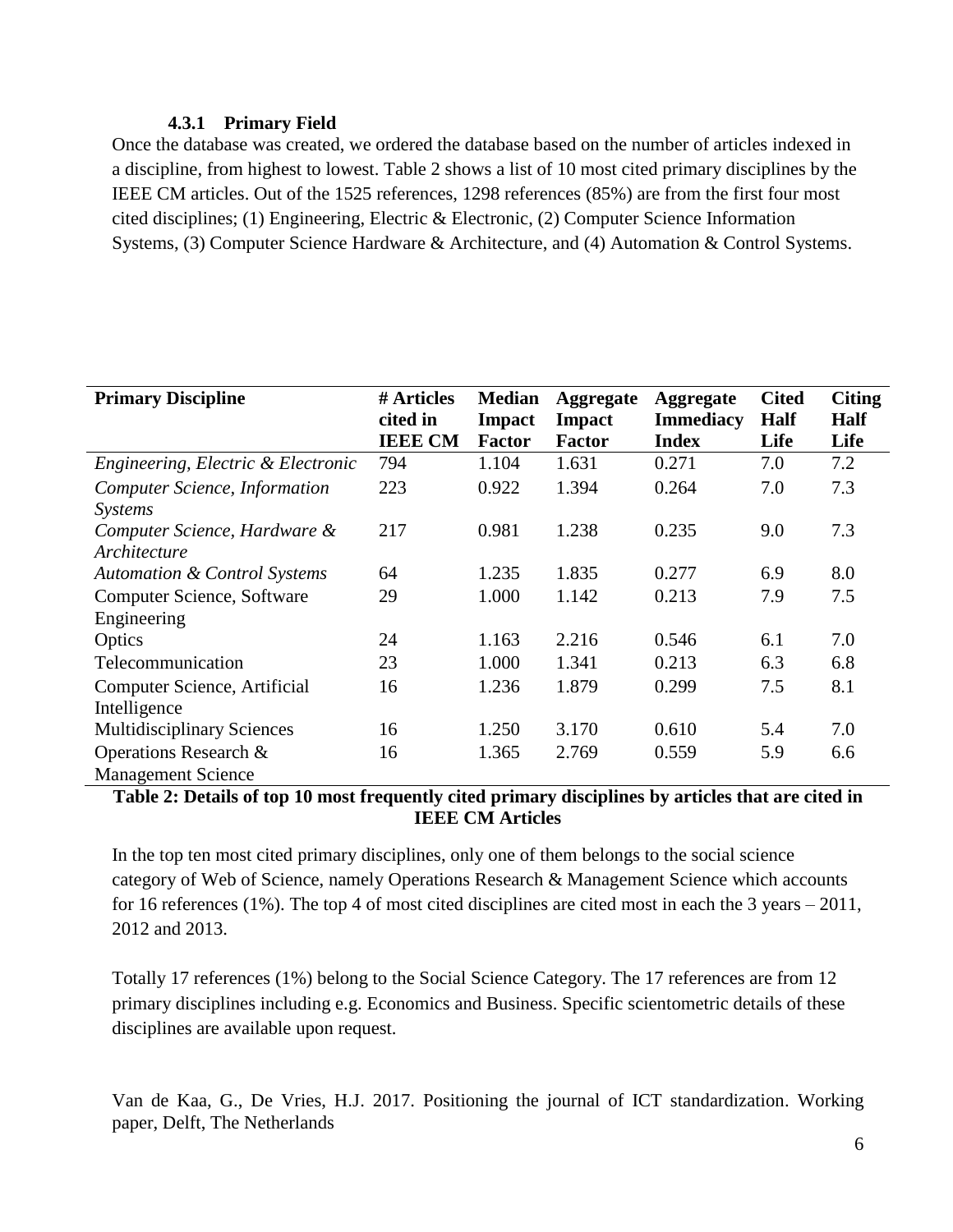From the analysis of references and their primary disciplines, it can be observed that IEEE CM articles mostly refer to electric and electronic engineering, computer science and automation and control systems, substantially more than 'strictly' telecommunications. But of course these are related or even overlapping technical fields. IEEE CM still refers to some social science disciplines such as Business, Economics and Operations research but this is very limited. Apparently the journal prefers to be a technical journal.

#### **4.3.2 Source Journal**

The next phase of analysis involves categorizing the references based on their journal. This was done to see the further extent to which IEEE CM is technical. Table 3 shows the top 10 most cited journals. In line with the primary discipline results, the journals that were most frequently referred to belong to the top 4 primary disciplines.

| Journal in which the article cited in          | # Articles | <b>Primary Discipline</b>                    |
|------------------------------------------------|------------|----------------------------------------------|
| <b>IEEE CM</b> was published                   | cited      |                                              |
| <b>IEEE CM</b>                                 | 306        | Engineering, Electric & Electronic           |
| Journal of Lightwave Technology                | 75         | Engineering, Electric & Electronic           |
| <b>IEEE Wireless Communications</b>            | 61         | Computer Science, Hardware &<br>Architecture |
| <b>IEEE Journal on Selected Areas in</b>       | 53         | Engineering, Electric & Electronic           |
| Communications                                 |            |                                              |
| <b>IEEE</b> Transactions on Wireless           | 51         | Engineering, Electric & Electronic           |
| Communications                                 |            |                                              |
| <b>IEEE Network</b>                            | 49         | Computer Science, Hardware &                 |
|                                                |            | Architecture                                 |
| <b>IEEE</b> Transactions on Information Theory | 48         | Computer Science, Information                |
|                                                |            | <b>Systems</b>                               |
| <b>IEEE Transactions on Communications</b>     | 42         | Engineering, Electric & Electronic           |
| Proceedings of the IEEE                        | 40         | Automation & Control Systems                 |
| <b>Computer Communication Review</b>           | 39         | Computer Science, Information                |
|                                                |            | <b>Systems</b>                               |

#### **Table 3: Details of top 10 most cited journals in IEEE CM Articles in 2011-2013**

The few journals in the Social Science cited by IEEE CM were from 'Operations Research & Management Science', 'Psychology', 'Economics' and 'Business, finance'.

In order to determine the consistency of citing articles from other disciplines, we divided the cited disciplines based on the number of times each discipline had been referred to in the period 2011- 2013. For example, Engineering, Electric & Electronic was referred to in all the three years whereas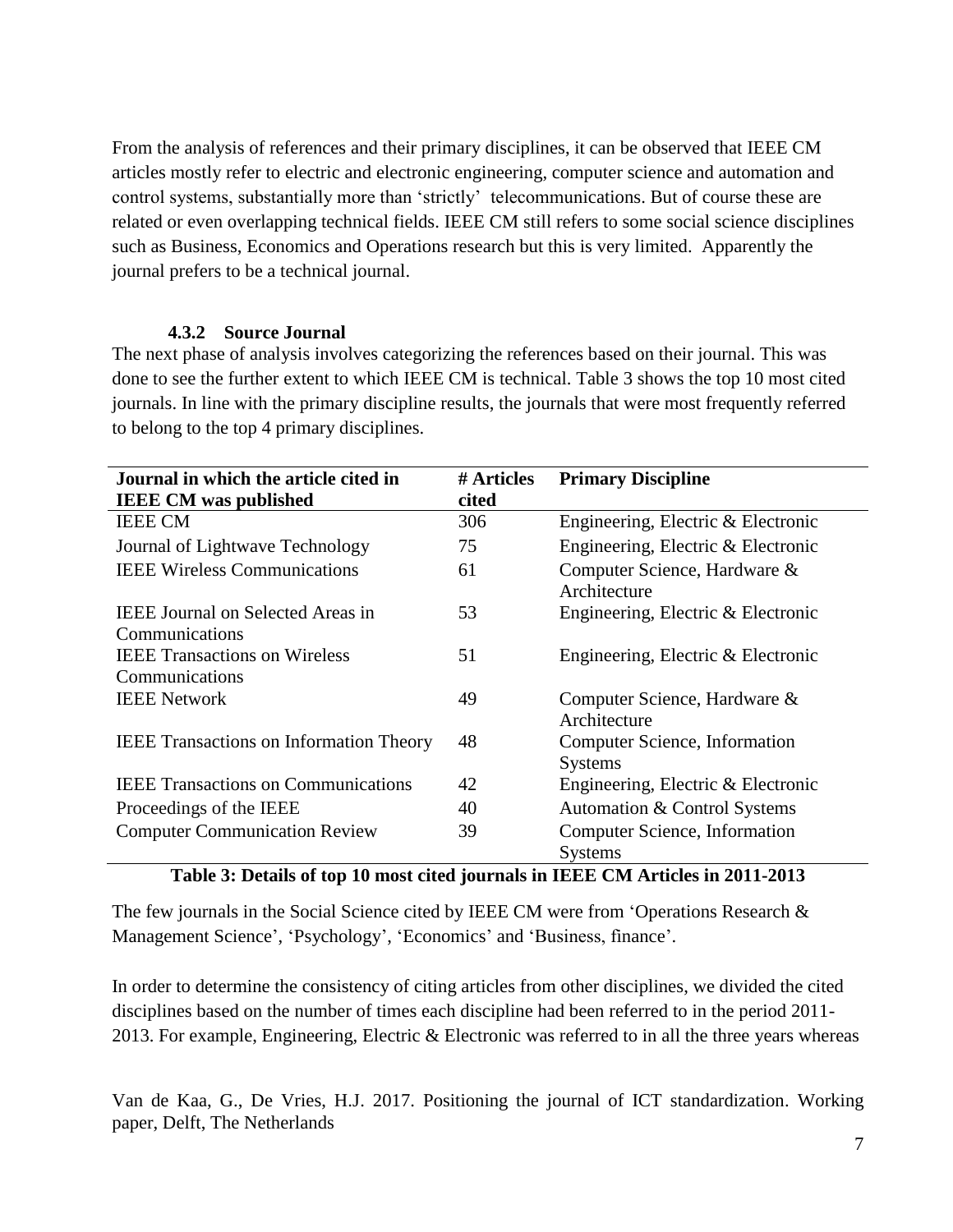Behavioral Science was referred to only for 1 year which is 2011. From the result of this analysis, 12 of 49 disciplines were cited for all three years and 9 disciplines were cited in 2 years while only 28 disciplines in one year. Of these 12 disciplines that were cited continuously for 3 years, Operations Research & Management Science is the only discipline from the Social Science category, the rest were from the Science category.

#### **4.4 Results Part 2: Articles that cite IEEE CM**

Once the analysis for the references was completed, we continued the same procedure to analyze the articles that cited articles of IEEE CM which were published in 2011, 2012 and 2013. Between 2011 and 2013, there were 667 articles published in IEEE CM. Table 4 shows that the number of articles that were cited only once was 97 whereas 41 articles were cited more than 7 times. Of the 667 articles, 395 articles have not been cited at all, which means 40% of IEEE CM have been cited.

| <b>Citation Count</b> | 2011 | 2012 | 2013              | <b>Total</b> |
|-----------------------|------|------|-------------------|--------------|
|                       | 98   | 183  | 114               | 395          |
| 1                     | 45   | 50   | 2                 | 97           |
| 2                     | 25   | 19   | 1                 | 45           |
| 3                     | 28   | 8    | $\mathbf{\Omega}$ | 36           |
| 4                     | 14   | 6    |                   | 20           |
| 5                     | 13   | 2    |                   | 15           |
| 6                     | 7    | 1    |                   | 8            |
| 7                     | 9    | 1    |                   | 10           |
| >7                    | 36   | 5    |                   | 41           |
| <b>Total Articles</b> | 275  | 275  | 117               | 667          |
| <b>Published in</b>   |      |      |                   |              |
| <b>IEECM</b>          |      |      |                   |              |

**Table 4: Frequency of Citations (2011-2013)**

#### **4.4.1 Primary Field**

The top 10 list of primary disciplines that cite the IEEE CM articles are listed in Table 5 and, as expected, IEEE CM had a very high number of citations. However, the top 4 of primary disciplines that cite IEEE CM articles differs from the top 4 disciplines that IEEE CM articles cite. This shows that articles from other disciplines cite IEEE CM articles as well. 85% of the citations to IEEE CM articles come from the top 4 primary disciplines. Of the 10 top disciplines, Operations Research & Management Science is the only discipline that belongs to the social science category of Web of Science with 25 citations. Apart from that, there are no citations that belong to the Social science category. Apparently, IEEE CM is not recognized as a potential source for articles in the social science category.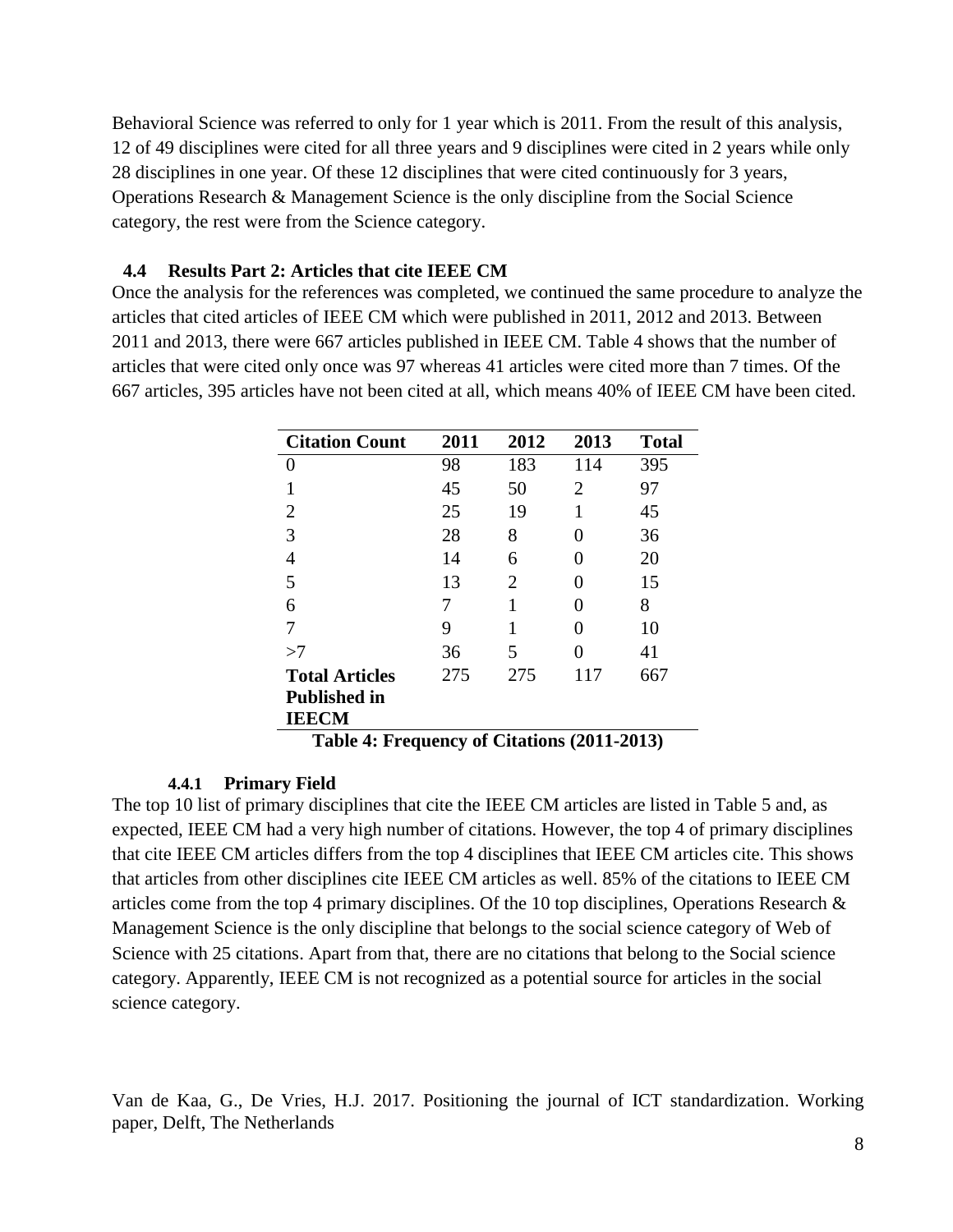| <b>Primary Discipline</b>                 | # Article that cite IEEE CM |
|-------------------------------------------|-----------------------------|
| Engineering, Electrical & Electronic      | 466                         |
| Computer science, Information Systems     | 148                         |
| Telecommunications                        | 75                          |
| Computer Science, Hardware & Architecture | 73                          |
| Optics                                    | 40                          |
| Operations Research & Management Science  | 25                          |
| Automation & Control Systems              | 22                          |
| Computer Science, Software Engineering    | 10                          |
| Chemistry, Analytical                     | 9                           |
| Computer Science, Artificial Intelligence | 9                           |

**Table 5: Top 10 of Primary Disciplines of Articles that cite IEEE CM Articles (2011, 2012, and 2013)**

## **4.4.2 Source Journal**

Table 6 shows the list of top 10 sources of articles that cite IEEE CM articles. The sources of the articles that cite IEEE CM Articles are again very closely related to the electrical and electronic discipline but include 68 citations from the journal itself. The top 10 sources account to 48% approximately of the total number of citations. Complementing the results from comparing the primary discipline and citations, the results from comparing the source journal and the citations also shows that IEEE CM has been primarily a technical journal and is very much focused on its primary discipline of Engineering, Electrical & Electronic.

| <b>Citing Article Source Name</b>                         | # Article that |
|-----------------------------------------------------------|----------------|
|                                                           | cite IEEE CM   |
| <b>IEEE CM</b>                                            | 68             |
| Eurasip Journal on Wireless Communications and Networking | 58             |
| <b>IEEE Transactions on Wireless Communications</b>       | 49             |
| Journal of Lightwave Technology                           | 44             |
| <b>IEEE</b> Communications Letters                        | 35             |
| <b>IEEE Journal on Selected Areas in Communications</b>   | 35             |
| International Journal of Distributed Sensor Networks      | 30             |
| <b>IEEE</b> Transactions on Communications                | 29             |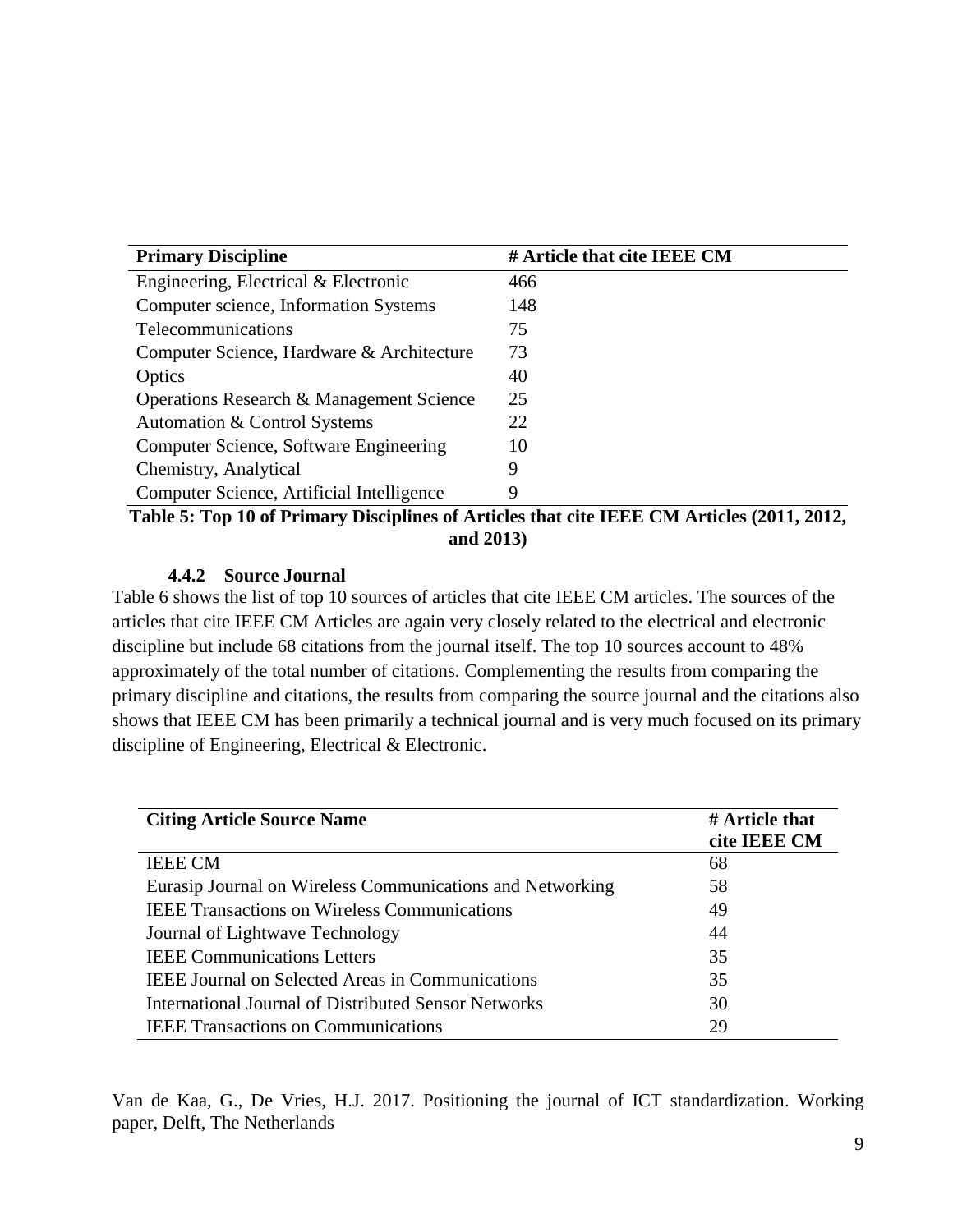| <b>IEEE Transactions on Vehicular Technology</b> |  |
|--------------------------------------------------|--|
| <b>Optics Express</b>                            |  |

**Table 6: Top 10 Journal Names of Articles that cite IEEE CM Articles (2011, 2012, and 2013)**

#### **5 DISCUSSION AND CONCLUSION**

In previous research (Van de Kaa, Blind et al. 2013, Van de Kaa and De Vries 2015) we analysed the International Journal of IT Standards & Standardization Research (IJITSSR) and Computer Standards & Interfaces (CSI). We concluded that the first one is multidisciplinary and on-technical, whereas CSI focuses on the technical contents of standards. This also implies that IJITSSR is more about the process of developing standards, the implementation and the impacts, whereas CSI primarily addresses the resulting standards. This paper adds an analysis of a third journal, IEEE CM. Our analysis of IEEE CM articles shows that the journal's focus is almost entirely technical. Using the ISI Web of Science database to analyse the references that IEEE CM articles have used we found that only a negligible number of references belonged to the social science category and the rest are related to the science category of the ISI Web of Science. Similarly, most articles that cite articles in the IEEE CM are technical in nature and belong to the science category. The few non-technical ones (and that belong to the social science category) are mainly from business and economics. Thus, IEEE CM has interpreted its scope in a technical way. We have validated the results obtained through the citation analysis by means of a keyword analysis. This analysis confirms the technical nature of the papers. However, the recent addition of a standardization supplement may change this technical focus.

Here we should mention that two other standardisation journals are available. The *International Journal of Services and Standards* 'presents current practice, models, and theory in both services and standards development, design, management, implementation, and applications. Its objectives are to develop, promote and coordinate the development and practice in services and standards'. This touches JIS' scope in the case of the application of ICT standards and interfaces in service sectors. In the past, the *International Journal of Services and Standards* published only a few articles on the application of ICT standards, whereas recently many of the papers have focused on this subject. Surprisingly, quite some papers in this journal are not about standards or standardisation at all.

Another journal is the *Journal of Standards and Standardization*. It covers all areas of standards and standardization, with no limitation to a certain technical or business area. So far it mainly serves as an outlet for the growing South-Korean standardization research community and most papers are in Korean language.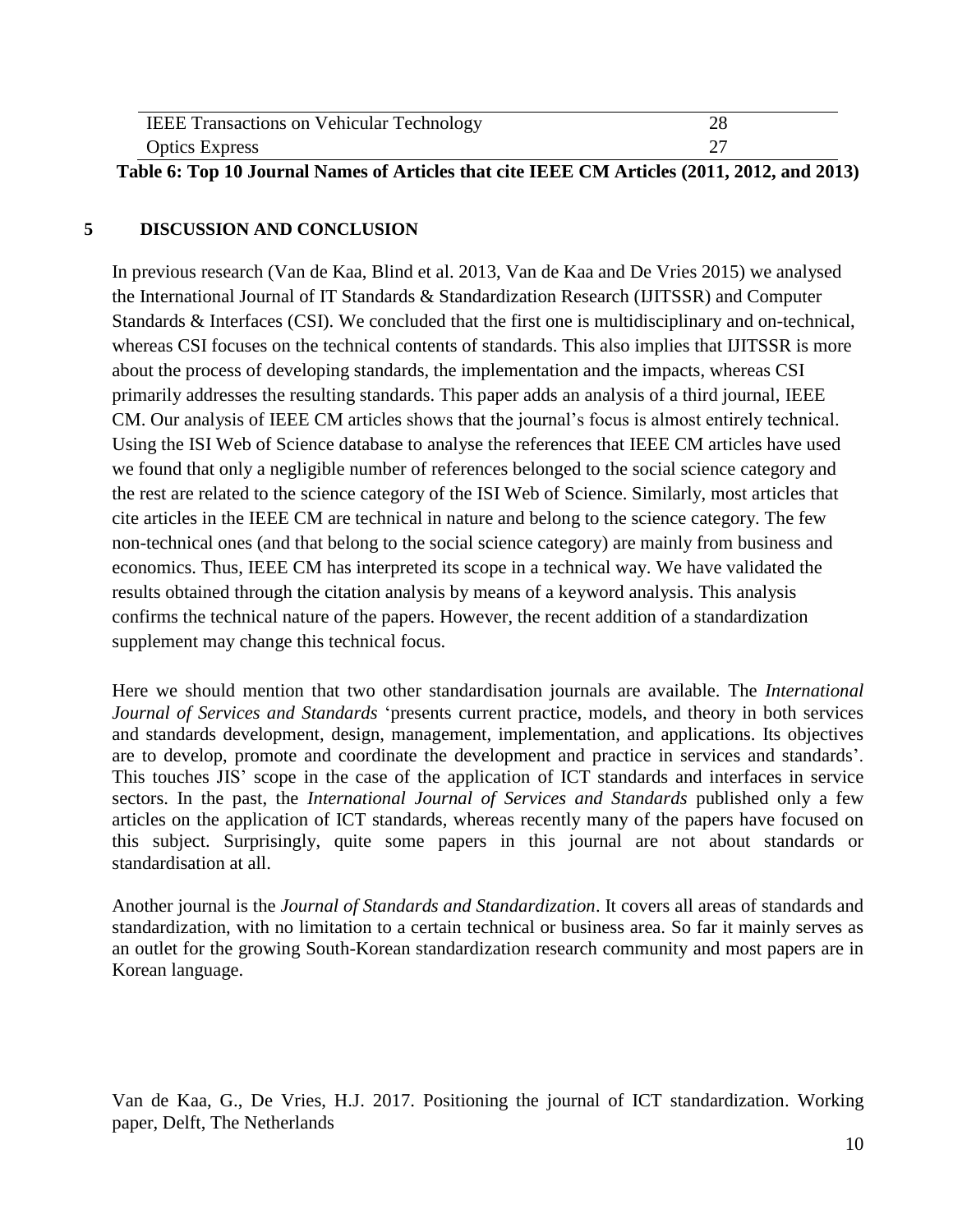The most recent initiative, by the International Telecommunication Union ITU, is the announcement at the WSC Academic Day 2016 of an ITU journal. This journal might publish papers presented at the yearly ITU Kaleidoscope conference. Then the focus would be rather technical.

To summarize, the landscape of scientific journals on ICT standardisation shows two wellestablished journals with a technical focus: CSI for the IT side and IEEE CM for the telecommunications side. Both in a technical and in a market sense an integration of IT and telecommunications can be observed and this can be seen in the topics addressed in these two journals – these overlap. The difference is that standardisation papers in IEEE CM used to be scarce whereas CSI has standardisation papers only, but the introduction of the Standardisation Supplement to IEEE CM changes this. Another difference is that IEEE CM is more practice oriented and whereas CSI is fully academic. The latter also applies to a large extent to the main nontechnical standardisation journal IJSR. It got rid of its previous IT focus.

In this journal context, JIS has been launched. From the outset it has integrated IT and telecommunications in ICT, and in its first volume it had both technical and non-technical papers. In the next volumes it moved almost entirely to technical papers. The papers describe practice rather than develop scientific theories. If the journal keeps its current scope then the positioning is not fully clear and there is overlap with each of the mentioned journal, probably most with the announced ITU journal. Actually, JIS itself had a special issue filled with papers presented at an ITU Kaleidoscope conference. In terms of theoretical contribution the challenge for this journal may be to address the typical contents of ICT standards and the characteristics of its business domain with the way these standards are developed, selected and implemented, and the impacts they have. For example, The ICT sector has the largest share of consortia to develop standards whereas many other fields rely more on formal standardisation. Moreover, time to market is shorter and IPR plays a more prominent role. Often in the ICT sector, fierce standards war are fought (see e.g. (Khazam and Mowery 1994, Shapiro and Varian 1999, Fontana 2008, Van de Kaa, De Vries et al. 2014, Van de Kaa, Van den Ende et al. 2015, Den Hartigh, Ortt et al. 2016)). Currently ICT gets integrated in almost all other fields and this raises new challenges and thus topics for research. If the journal wants to combine this academic focus with a mission to serve practitioners, then the ideal positioning would be a kind of *Harvard Business Review* for ICT standardisation – lessons from sound academic research presented in a condensed form for practitioners.

#### **References**

De Vries, Henk J. (1999) *Standardization – A Business Approach to the Role of National Standardization Organizations*. Boston / Dordrecht / London: Kluwer Academic Publishers

Kuhn, T. (1962). *The structure of scientific revolutions*. Chicago: University of Chicago Press.